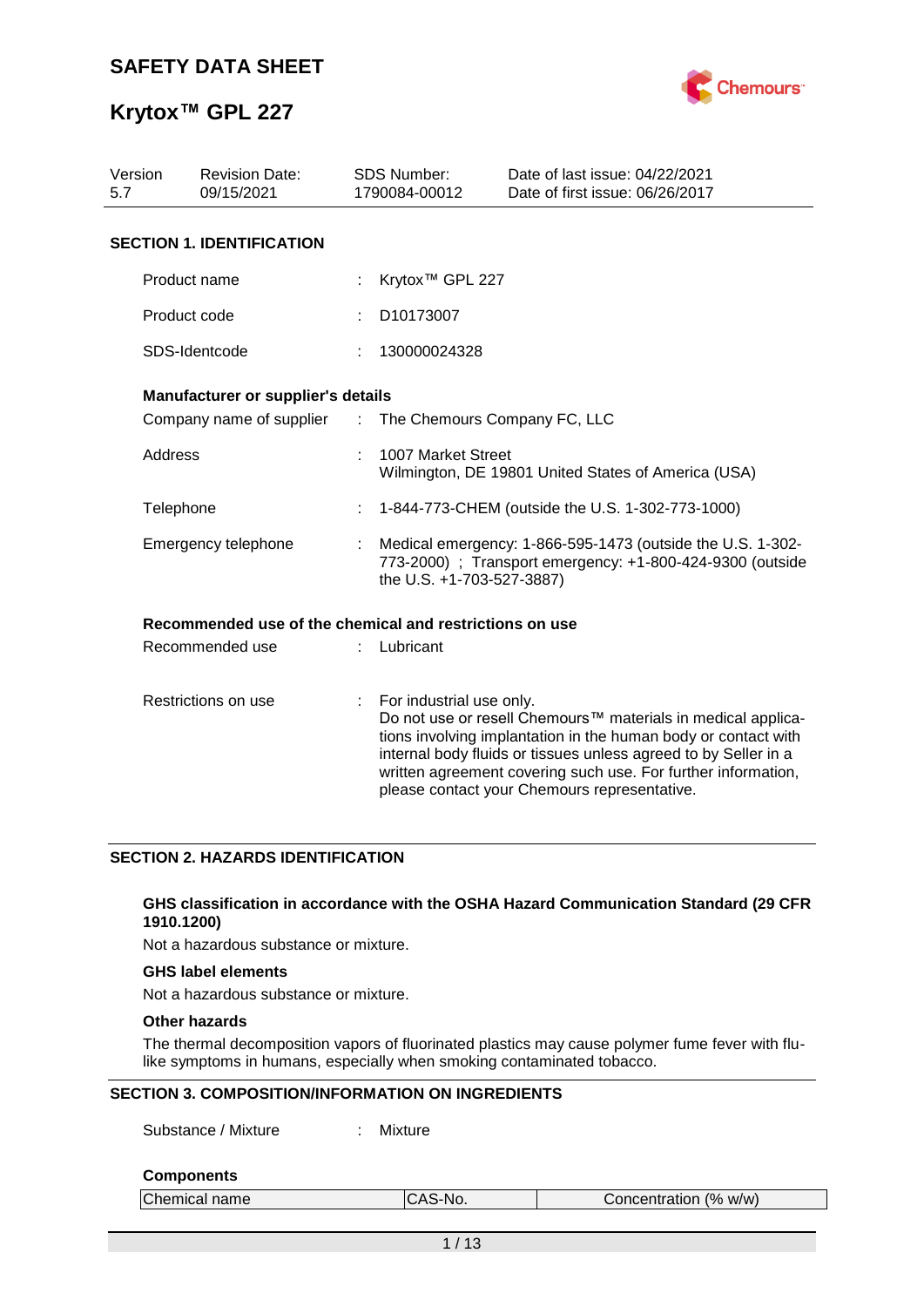

# **Krytox™ GPL 227**

| Version<br>5.7 | <b>Revision Date:</b><br>09/15/2021                                  |   | <b>SDS Number:</b><br>1790084-00012                                                                                                                  | Date of last issue: 04/22/2021<br>Date of first issue: 06/26/2017                                                                                                                                      |  |  |  |
|----------------|----------------------------------------------------------------------|---|------------------------------------------------------------------------------------------------------------------------------------------------------|--------------------------------------------------------------------------------------------------------------------------------------------------------------------------------------------------------|--|--|--|
|                | Sodium nitrite<br>Actual concentration is withheld as a trade secret |   | 7632-00-0                                                                                                                                            | $>= 1 - 5$                                                                                                                                                                                             |  |  |  |
|                | <b>SECTION 4. FIRST AID MEASURES</b>                                 |   |                                                                                                                                                      |                                                                                                                                                                                                        |  |  |  |
|                | If inhaled                                                           |   | If inhaled, remove to fresh air.                                                                                                                     | Get medical attention if symptoms occur.                                                                                                                                                               |  |  |  |
|                | In case of skin contact                                              |   |                                                                                                                                                      | Wash with water and soap as a precaution.<br>Get medical attention if symptoms occur.                                                                                                                  |  |  |  |
|                | In case of eye contact                                               |   | Flush eyes with water as a precaution.<br>Get medical attention if irritation develops and persists.                                                 |                                                                                                                                                                                                        |  |  |  |
|                | If swallowed                                                         |   |                                                                                                                                                      | If swallowed, DO NOT induce vomiting.<br>Get medical attention if symptoms occur.<br>Rinse mouth thoroughly with water.                                                                                |  |  |  |
|                | Most important symptoms<br>and effects, both acute and<br>delayed    |   | Irritation<br>Lung edema<br><b>Blurred vision</b><br><b>Discomfort</b><br>Lachrymation<br>Irritation<br>Redness<br>Irritation<br>Shortness of breath | Inhalation may provoke the following symptoms:<br>Eye contact may provoke the following symptoms<br>Skin contact may provoke the following symptoms:<br>Inhalation may provoke the following symptoms: |  |  |  |
|                | Protection of first-aiders                                           | ÷ |                                                                                                                                                      | No special precautions are necessary for first aid responders.                                                                                                                                         |  |  |  |
|                | Notes to physician                                                   |   |                                                                                                                                                      | Treat symptomatically and supportively.                                                                                                                                                                |  |  |  |

## **SECTION 5. FIRE-FIGHTING MEASURES**

| Suitable extinguishing media :           |    | Not applicable<br>Will not burn                                                                                                                         |
|------------------------------------------|----|---------------------------------------------------------------------------------------------------------------------------------------------------------|
| Unsuitable extinguishing<br>media        |    | : Not applicable<br>Will not burn                                                                                                                       |
| Specific hazards during fire<br>fighting | ÷. | Exposure to combustion products may be a hazard to health.                                                                                              |
| Hazardous combustion prod-<br>ucts       | ÷  | Hydrogen fluoride<br>carbonyl fluoride<br>potentially toxic fluorinated compounds<br>aerosolized particulates<br>Carbon oxides<br>Nitrogen oxides (NOx) |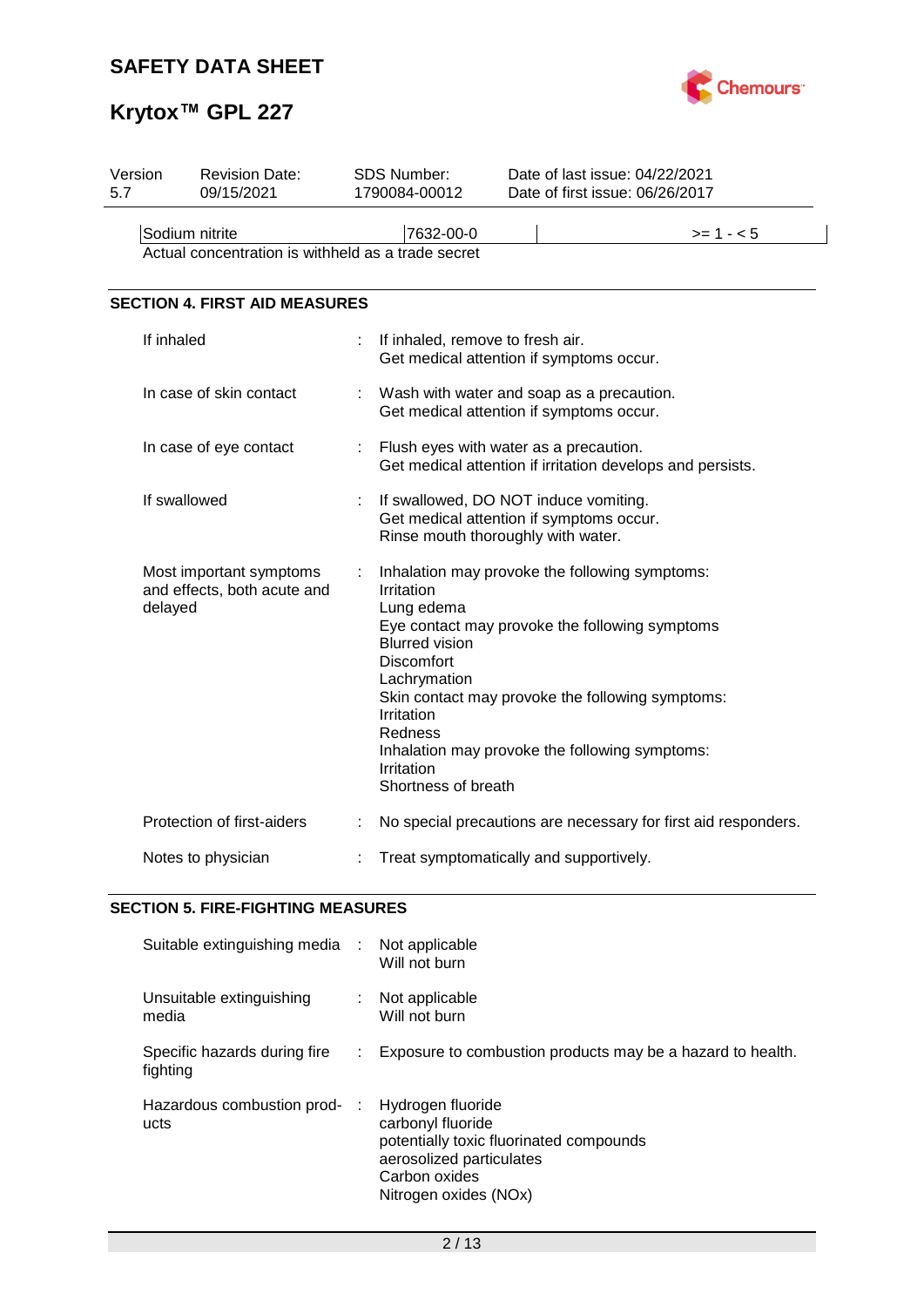

| Version<br>5.7 | <b>Revision Date:</b><br>09/15/2021               |  | <b>SDS Number:</b><br>1790084-00012                                                                                                                                                                                                                           | Date of last issue: 04/22/2021<br>Date of first issue: 06/26/2017                                 |  |  |
|----------------|---------------------------------------------------|--|---------------------------------------------------------------------------------------------------------------------------------------------------------------------------------------------------------------------------------------------------------------|---------------------------------------------------------------------------------------------------|--|--|
|                |                                                   |  | Metal oxides                                                                                                                                                                                                                                                  |                                                                                                   |  |  |
| ods            | Specific extinguishing meth-                      |  | Use extinguishing measures that are appropriate to local cir-<br>÷.<br>cumstances and the surrounding environment.<br>Use water spray to cool unopened containers.<br>Remove undamaged containers from fire area if it is safe to do<br>SO.<br>Evacuate area. |                                                                                                   |  |  |
|                | Special protective equipment<br>for fire-fighters |  | necessary.                                                                                                                                                                                                                                                    | Wear self-contained breathing apparatus for firefighting if<br>Use personal protective equipment. |  |  |

## **SECTION 6. ACCIDENTAL RELEASE MEASURES**

| Personal precautions, protec- :<br>tive equipment and emer-<br>gency procedures | Follow safe handling advice (see section 7) and personal pro-<br>tective equipment recommendations (see section 8).                                                                                                                                                                                                                                                                                                                                                                                                                                                                                                                                                    |
|---------------------------------------------------------------------------------|------------------------------------------------------------------------------------------------------------------------------------------------------------------------------------------------------------------------------------------------------------------------------------------------------------------------------------------------------------------------------------------------------------------------------------------------------------------------------------------------------------------------------------------------------------------------------------------------------------------------------------------------------------------------|
| Environmental precautions                                                       | $\therefore$ Avoid release to the environment.<br>Prevent further leakage or spillage if safe to do so.<br>Retain and dispose of contaminated wash water.<br>Local authorities should be advised if significant spillages<br>cannot be contained.                                                                                                                                                                                                                                                                                                                                                                                                                      |
| Methods and materials for<br>containment and cleaning up                        | Soak up with inert absorbent material.<br>For large spills, provide diking or other appropriate contain-<br>ment to keep material from spreading. If diked material can be<br>pumped, store recovered material in appropriate container.<br>Clean up remaining materials from spill with suitable absor-<br>bent.<br>Local or national regulations may apply to releases and dispo-<br>sal of this material, as well as those materials and items em-<br>ployed in the cleanup of releases. You will need to determine<br>which regulations are applicable.<br>Sections 13 and 15 of this SDS provide information regarding<br>certain local or national requirements. |

### **SECTION 7. HANDLING AND STORAGE**

| <b>Technical measures</b>   | See Engineering measures under EXPOSURE<br>CONTROLS/PERSONAL PROTECTION section.                                                                                                                                           |
|-----------------------------|----------------------------------------------------------------------------------------------------------------------------------------------------------------------------------------------------------------------------|
| Local/Total ventilation     | Use only with adequate ventilation.                                                                                                                                                                                        |
| Advice on safe handling     | Handle in accordance with good industrial hygiene and safety<br>practice, based on the results of the workplace exposure as-<br>sessment<br>Take care to prevent spills, waste and minimize release to the<br>environment. |
| Conditions for safe storage | Keep in properly labeled containers.<br>Store in accordance with the particular national regulations.                                                                                                                      |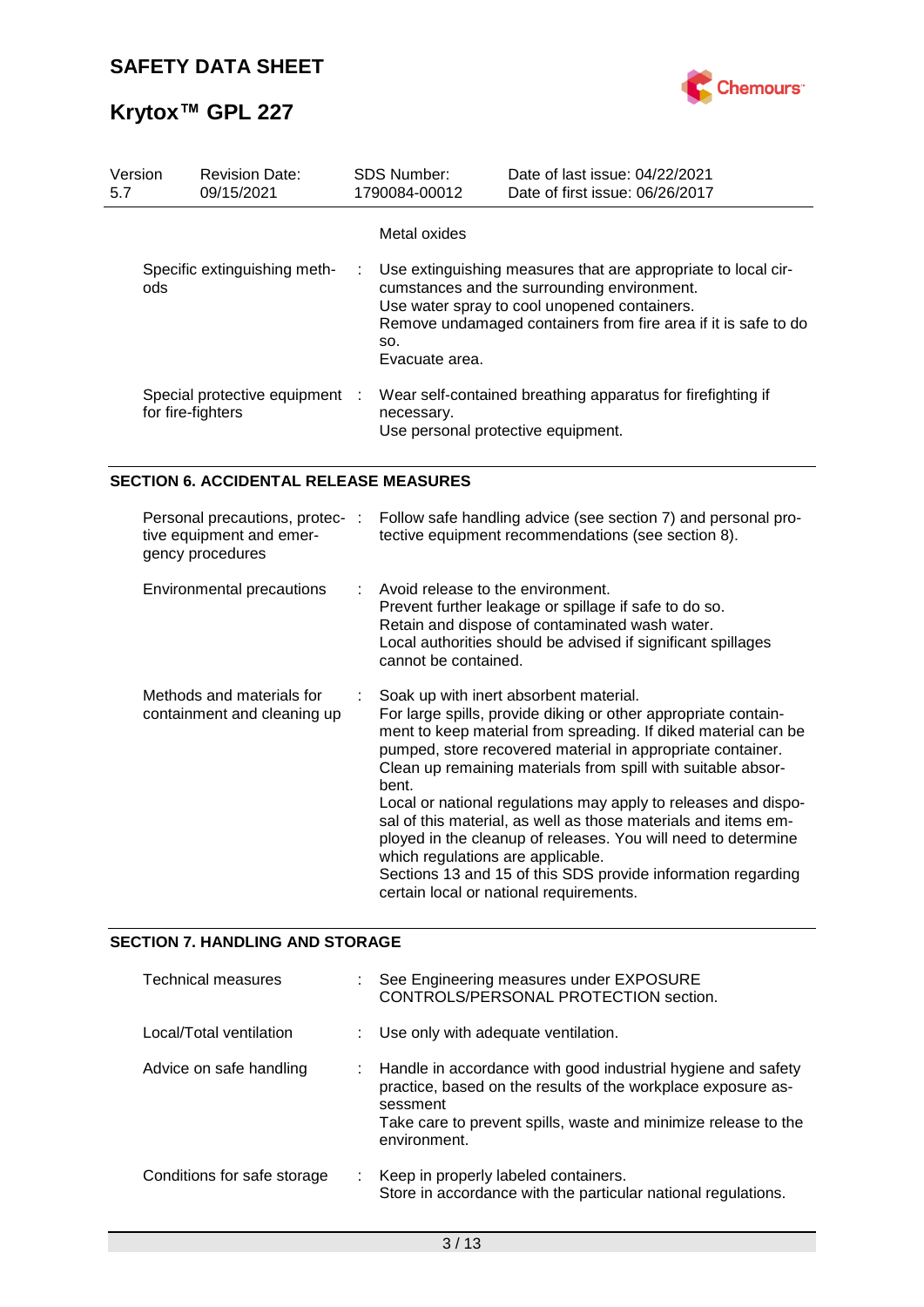

| Version<br>5.7 | <b>Revision Date:</b><br>09/15/2021 | <b>SDS Number:</b><br>1790084-00012 | Date of last issue: 04/22/2021<br>Date of first issue: 06/26/2017 |
|----------------|-------------------------------------|-------------------------------------|-------------------------------------------------------------------|
|                | Materials to avoid                  |                                     | : No special restrictions on storage with other products.         |
| age stability  | Further information on stor-        |                                     | No decomposition if stored and applied as directed.               |

## **SECTION 8. EXPOSURE CONTROLS/PERSONAL PROTECTION**

### **Ingredients with workplace control parameters**

Contains no substances with occupational exposure limit values.

## **Occupational exposure limits of decomposition products**

| Components          | CAS-No.   | Value type<br>(Form of<br>exposure) | Control parame-<br>ters / Permissible<br>concentration | <b>Basis</b>     |
|---------------------|-----------|-------------------------------------|--------------------------------------------------------|------------------|
| Hydrofluoric acid   | 7664-39-3 | <b>TWA</b>                          | $0.5$ ppm<br>(Fluorine)                                | <b>ACGIH</b>     |
|                     |           | $\overline{\text{c}}$               | 2 ppm<br>(Fluorine)                                    | <b>ACGIH</b>     |
|                     |           | $\overline{\text{c}}$               | 6 ppm<br>$5 \text{ mg/m}^3$                            | <b>NIOSH REL</b> |
|                     |           | <b>TWA</b>                          | 3 ppm<br>$2.5$ mg/m <sup>3</sup>                       | <b>NIOSH REL</b> |
|                     |           | <b>TWA</b>                          | 3 ppm                                                  | OSHA Z-2         |
| Carbonyl difluoride | 353-50-4  | <b>TWA</b>                          | 2 ppm                                                  | <b>ACGIH</b>     |
|                     |           | <b>STEL</b>                         | 5 ppm                                                  | <b>ACGIH</b>     |
|                     |           | <b>TWA</b>                          | 2 ppm<br>$5$ mg/m <sup>3</sup>                         | <b>NIOSH REL</b> |
|                     |           | <b>ST</b>                           | 5 ppm<br>$15$ mg/m <sup>3</sup>                        | <b>NIOSH REL</b> |
| Carbon dioxide      | 124-38-9  | <b>TWA</b>                          | 5,000 ppm                                              | <b>ACGIH</b>     |
|                     |           | <b>STEL</b>                         | 30,000 ppm                                             | <b>ACGIH</b>     |
|                     |           | <b>TWA</b>                          | $5,000$ ppm<br>9,000 mg/m <sup>3</sup>                 | <b>NIOSH REL</b> |
|                     |           | <b>ST</b>                           | 30,000 ppm<br>54,000 mg/m <sup>3</sup>                 | <b>NIOSH REL</b> |
|                     |           | <b>TWA</b>                          | 5,000 ppm<br>$9,000$ mg/m <sup>3</sup>                 | OSHA Z-1         |
| Carbon monoxide     | 630-08-0  | <b>TWA</b>                          | 25 ppm                                                 | <b>ACGIH</b>     |
|                     |           | <b>TWA</b>                          | 35 ppm<br>$40$ mg/m <sup>3</sup>                       | <b>NIOSH REL</b> |
|                     |           | $\overline{\text{c}}$               | 200 ppm<br>229 mg/m <sup>3</sup>                       | <b>NIOSH REL</b> |
|                     |           | <b>TWA</b>                          | 50 ppm<br>55 mg/m <sup>3</sup>                         | OSHA Z-1         |

**Engineering measures** : Processing may form hazardous compounds (see section 10).

Ensure adequate ventilation, especially in confined areas.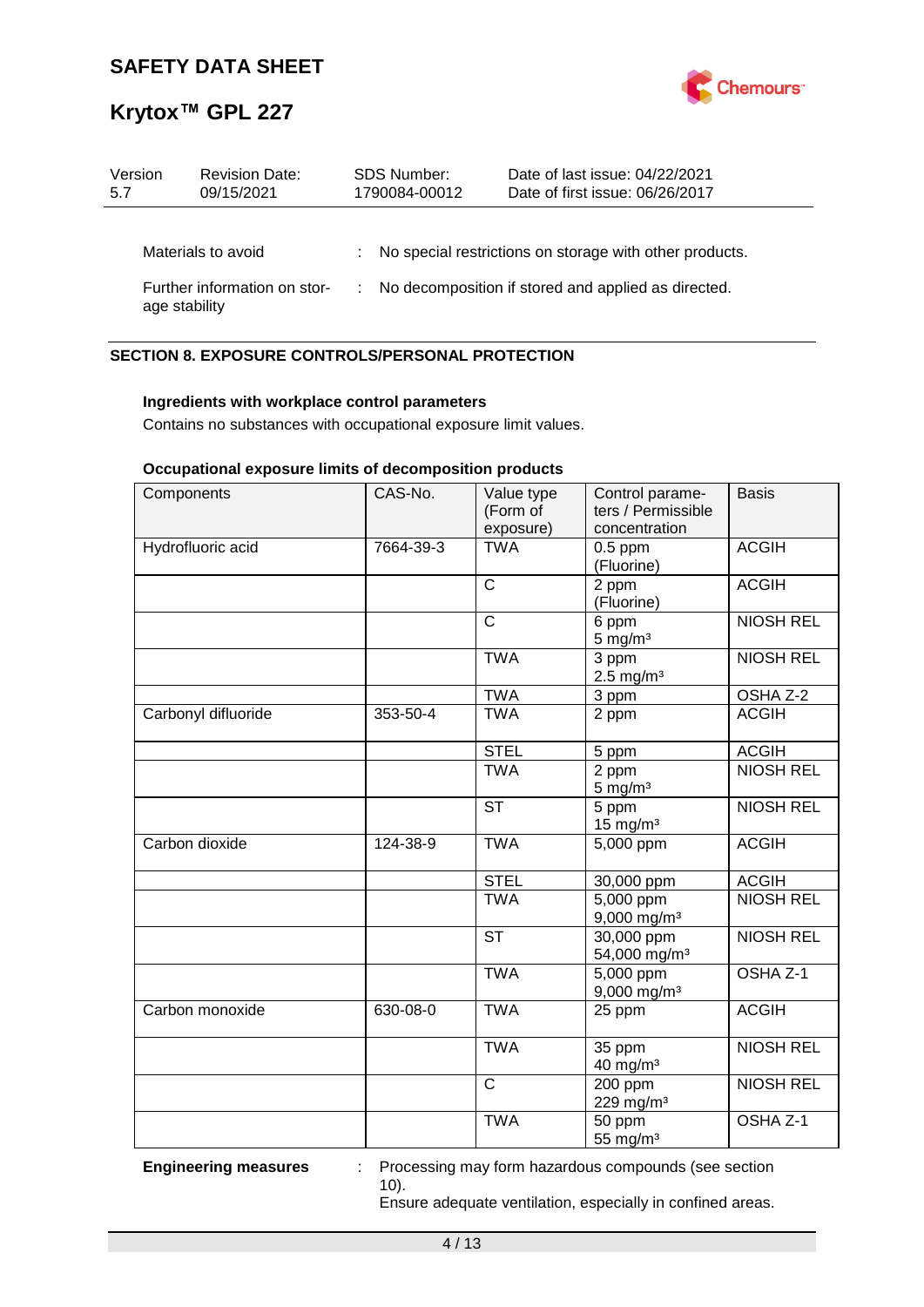

| Version<br><b>Revision Date:</b><br>09/15/2021<br>5.7 |                               | <b>SDS Number:</b><br>1790084-00012 | Date of last issue: 04/22/2021<br>Date of first issue: 06/26/2017                                                                                                                                                                                                                                                                                                                                                                                                                                                                                                                                                                                                                                        |                                                                                                                                                                                                                   |
|-------------------------------------------------------|-------------------------------|-------------------------------------|----------------------------------------------------------------------------------------------------------------------------------------------------------------------------------------------------------------------------------------------------------------------------------------------------------------------------------------------------------------------------------------------------------------------------------------------------------------------------------------------------------------------------------------------------------------------------------------------------------------------------------------------------------------------------------------------------------|-------------------------------------------------------------------------------------------------------------------------------------------------------------------------------------------------------------------|
|                                                       |                               |                                     |                                                                                                                                                                                                                                                                                                                                                                                                                                                                                                                                                                                                                                                                                                          | Minimize workplace exposure concentrations.                                                                                                                                                                       |
|                                                       | Personal protective equipment |                                     |                                                                                                                                                                                                                                                                                                                                                                                                                                                                                                                                                                                                                                                                                                          |                                                                                                                                                                                                                   |
| Respiratory protection                                |                               |                                     | General and local exhaust ventilation is recommended to<br>maintain vapor exposures below recommended limits. Where<br>concentrations are above recommended limits or are<br>unknown, appropriate respiratory protection should be worn.<br>Follow OSHA respirator regulations (29 CFR 1910.134) and<br>use NIOSH/MSHA approved respirators. Protection provided<br>by air purifying respirators against exposure to any hazar-<br>dous chemical is limited. Use a positive pressure air supplied<br>respirator if there is any potential for uncontrolled release,<br>exposure levels are unknown, or any other circumstance<br>where air purifying respirators may not provide adequate<br>protection. |                                                                                                                                                                                                                   |
|                                                       | Hand protection               |                                     |                                                                                                                                                                                                                                                                                                                                                                                                                                                                                                                                                                                                                                                                                                          |                                                                                                                                                                                                                   |
|                                                       | Remarks                       |                                     |                                                                                                                                                                                                                                                                                                                                                                                                                                                                                                                                                                                                                                                                                                          | Wash hands before breaks and at the end of workday.                                                                                                                                                               |
|                                                       | Eye protection                |                                     | Safety glasses                                                                                                                                                                                                                                                                                                                                                                                                                                                                                                                                                                                                                                                                                           | Wear the following personal protective equipment:                                                                                                                                                                 |
|                                                       | Skin and body protection      |                                     |                                                                                                                                                                                                                                                                                                                                                                                                                                                                                                                                                                                                                                                                                                          | Skin should be washed after contact.                                                                                                                                                                              |
|                                                       | Hygiene measures              |                                     | king place.                                                                                                                                                                                                                                                                                                                                                                                                                                                                                                                                                                                                                                                                                              | If exposure to chemical is likely during typical use, provide<br>eye flushing systems and safety showers close to the wor-<br>When using do not eat, drink or smoke.<br>Wash contaminated clothing before re-use. |

# **SECTION 9. PHYSICAL AND CHEMICAL PROPERTIES**

| Appearance                                                     |     | Grease            |
|----------------------------------------------------------------|-----|-------------------|
| Color                                                          |     | white             |
| Odor                                                           |     | odorless          |
| Odor Threshold                                                 | × 1 | No data available |
| рH                                                             |     | : 7               |
| Melting point/freezing point                                   | t.  | 608 °F / 320 °C   |
| Initial boiling point and boiling : No data available<br>range |     |                   |
| Flash point                                                    |     | Not applicable    |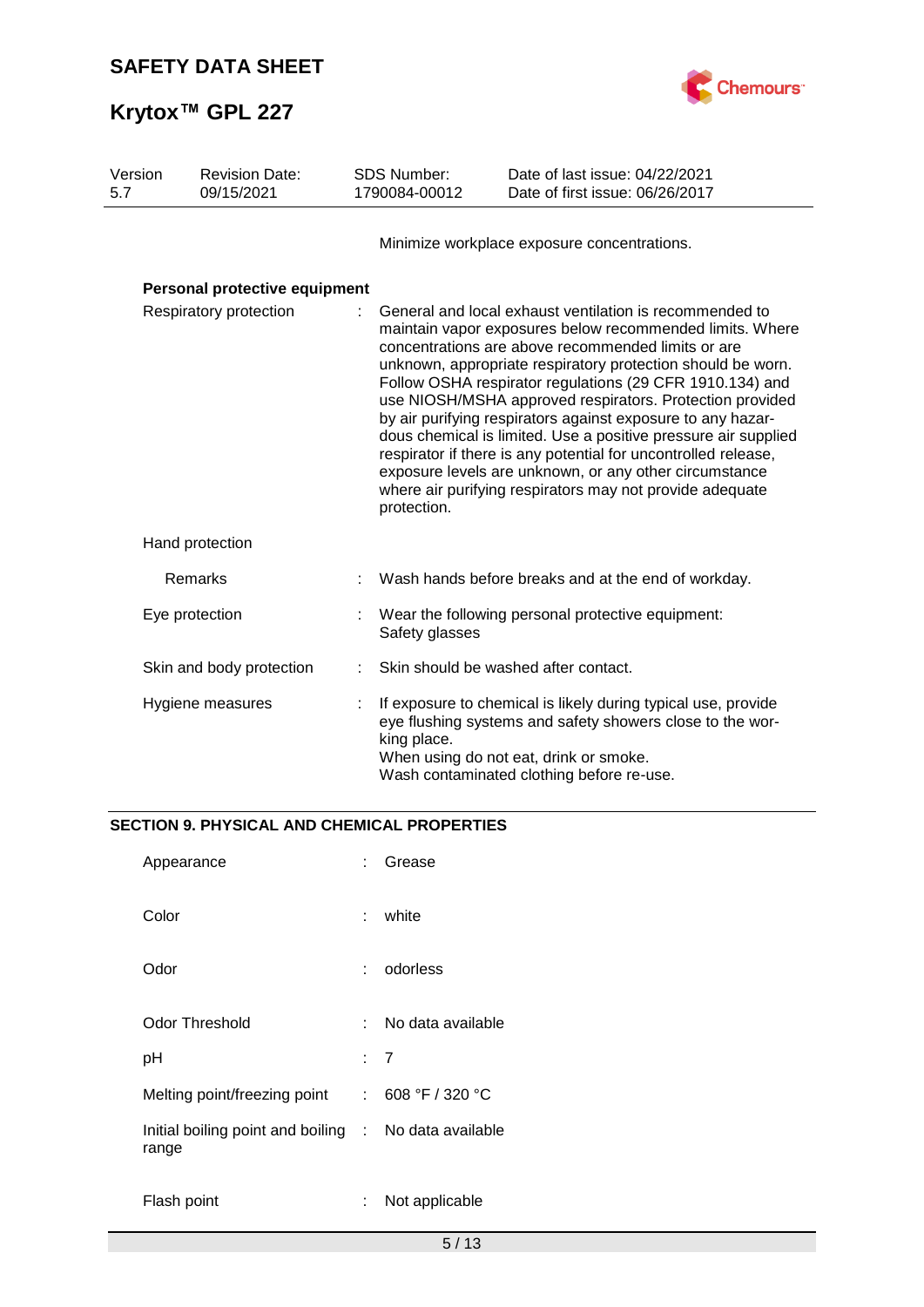# **Krytox™ GPL 227**



| 5.7 | Version<br><b>Revision Date:</b><br>09/15/2021 |                                                     | <b>SDS Number:</b><br>1790084-00012 |                   | Date of last issue: 04/22/2021<br>Date of first issue: 06/26/2017 |  |  |
|-----|------------------------------------------------|-----------------------------------------------------|-------------------------------------|-------------------|-------------------------------------------------------------------|--|--|
|     |                                                |                                                     |                                     |                   |                                                                   |  |  |
|     |                                                | Evaporation rate                                    | ÷                                   | Not applicable    |                                                                   |  |  |
|     |                                                | Flammability (solid, gas)                           | ÷                                   | Will not burn     |                                                                   |  |  |
|     |                                                | Upper explosion limit / Upper<br>flammability limit | $\mathbb{C}^{\mathbb{Z}}$           | No data available |                                                                   |  |  |
|     |                                                | Lower explosion limit / Lower<br>flammability limit | ÷                                   | No data available |                                                                   |  |  |
|     |                                                | Vapor pressure                                      |                                     | Not applicable    |                                                                   |  |  |
|     |                                                | Relative vapor density                              |                                     | Not applicable    |                                                                   |  |  |
|     |                                                | Relative density                                    |                                     | $1.89 - 1.93$     |                                                                   |  |  |
|     | Solubility(ies)                                | Water solubility                                    |                                     | insoluble         |                                                                   |  |  |
|     | octanol/water                                  | Partition coefficient: n-                           |                                     | Not applicable    |                                                                   |  |  |
|     |                                                | Autoignition temperature                            | ÷                                   | No data available |                                                                   |  |  |
|     |                                                | Decomposition temperature                           | ÷                                   | 608 °F / 320 °C   |                                                                   |  |  |
|     | Viscosity                                      | Viscosity, kinematic                                |                                     | Not applicable    |                                                                   |  |  |
|     |                                                | <b>Explosive properties</b>                         | ÷                                   | Not explosive     |                                                                   |  |  |
|     |                                                | Oxidizing properties                                |                                     |                   | The substance or mixture is not classified as oxidizing.          |  |  |
|     | Particle size                                  |                                                     |                                     | No data available |                                                                   |  |  |

## **SECTION 10. STABILITY AND REACTIVITY**

| Reactivity                                                       | t. | Not classified as a reactivity hazard.                                         |  |  |
|------------------------------------------------------------------|----|--------------------------------------------------------------------------------|--|--|
| Chemical stability                                               | ÷  | Stable under normal conditions.                                                |  |  |
| Possibility of hazardous reac-<br>tions                          |    | : Hazardous decomposition products will be formed at elevated<br>temperatures. |  |  |
| Conditions to avoid                                              | ÷. | None known.                                                                    |  |  |
| Incompatible materials                                           | ÷. | None.                                                                          |  |  |
| <b>Hazardous decomposition products</b><br>Thermal decomposition |    | Hydrofluoric acid                                                              |  |  |

## Carbonyl difluoride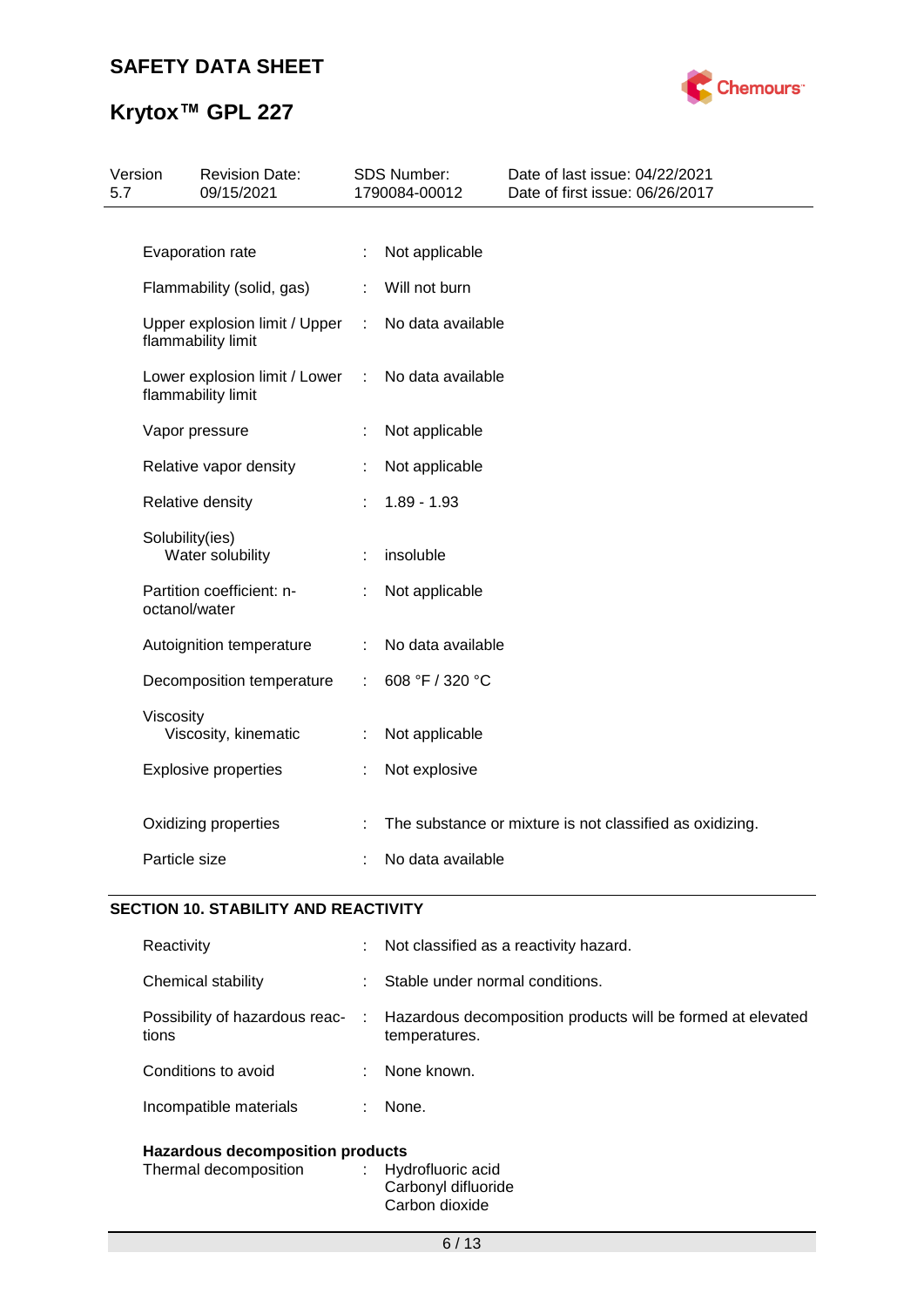

# **Krytox™ GPL 227**

| Version<br>5.7    | <b>Revision Date:</b><br>09/15/2021                                                 | SDS Number:<br>1790084-00012                             | Date of last issue: 04/22/2021<br>Date of first issue: 06/26/2017 |
|-------------------|-------------------------------------------------------------------------------------|----------------------------------------------------------|-------------------------------------------------------------------|
|                   |                                                                                     | Carbon monoxide                                          |                                                                   |
|                   | <b>SECTION 11. TOXICOLOGICAL INFORMATION</b>                                        |                                                          |                                                                   |
|                   | Information on likely routes of exposure                                            |                                                          |                                                                   |
|                   | Skin contact                                                                        |                                                          |                                                                   |
| Ingestion         |                                                                                     |                                                          |                                                                   |
|                   | Eye contact                                                                         |                                                          |                                                                   |
|                   | <b>Acute toxicity</b>                                                               |                                                          |                                                                   |
|                   | Not classified based on available information.                                      |                                                          |                                                                   |
| <b>Product:</b>   |                                                                                     |                                                          |                                                                   |
|                   | Acute oral toxicity                                                                 | ÷<br>icity                                               | Assessment: The substance or mixture has no acute oral tox-       |
|                   | Acute inhalation toxicity                                                           | t                                                        | Acute toxicity estimate: > 200 mg/l                               |
|                   |                                                                                     | Exposure time: 4 h                                       |                                                                   |
|                   |                                                                                     | Test atmosphere: dust/mist<br>Method: Calculation method |                                                                   |
|                   |                                                                                     |                                                          |                                                                   |
|                   | Components:                                                                         |                                                          |                                                                   |
|                   | Sodium nitrite:                                                                     |                                                          |                                                                   |
|                   | Acute oral toxicity                                                                 | LD50 (Rat): 180 mg/kg<br>÷                               |                                                                   |
|                   | Acute inhalation toxicity                                                           | LC50 (Rat): 5.5 mg/l<br>÷                                |                                                                   |
|                   |                                                                                     | Exposure time: 4 h                                       |                                                                   |
|                   |                                                                                     | Test atmosphere: dust/mist                               |                                                                   |
|                   | <b>Skin corrosion/irritation</b>                                                    |                                                          |                                                                   |
|                   | Not classified based on available information.                                      |                                                          |                                                                   |
|                   | Components:                                                                         |                                                          |                                                                   |
|                   |                                                                                     |                                                          |                                                                   |
|                   | Sodium nitrite:                                                                     |                                                          |                                                                   |
| Species<br>Method |                                                                                     | Rabbit<br>÷<br><b>OECD Test Guideline 404</b>            |                                                                   |
| Result            |                                                                                     | No skin irritation                                       |                                                                   |
|                   |                                                                                     |                                                          |                                                                   |
|                   | Serious eye damage/eye irritation<br>Not classified based on available information. |                                                          |                                                                   |
|                   | Components:                                                                         |                                                          |                                                                   |
|                   | Sodium nitrite:                                                                     |                                                          |                                                                   |
| <b>Species</b>    |                                                                                     | Rabbit                                                   |                                                                   |
| Result            |                                                                                     |                                                          | Irritation to eyes, reversing within 21 days                      |
| Method            |                                                                                     | <b>OECD Test Guideline 405</b>                           |                                                                   |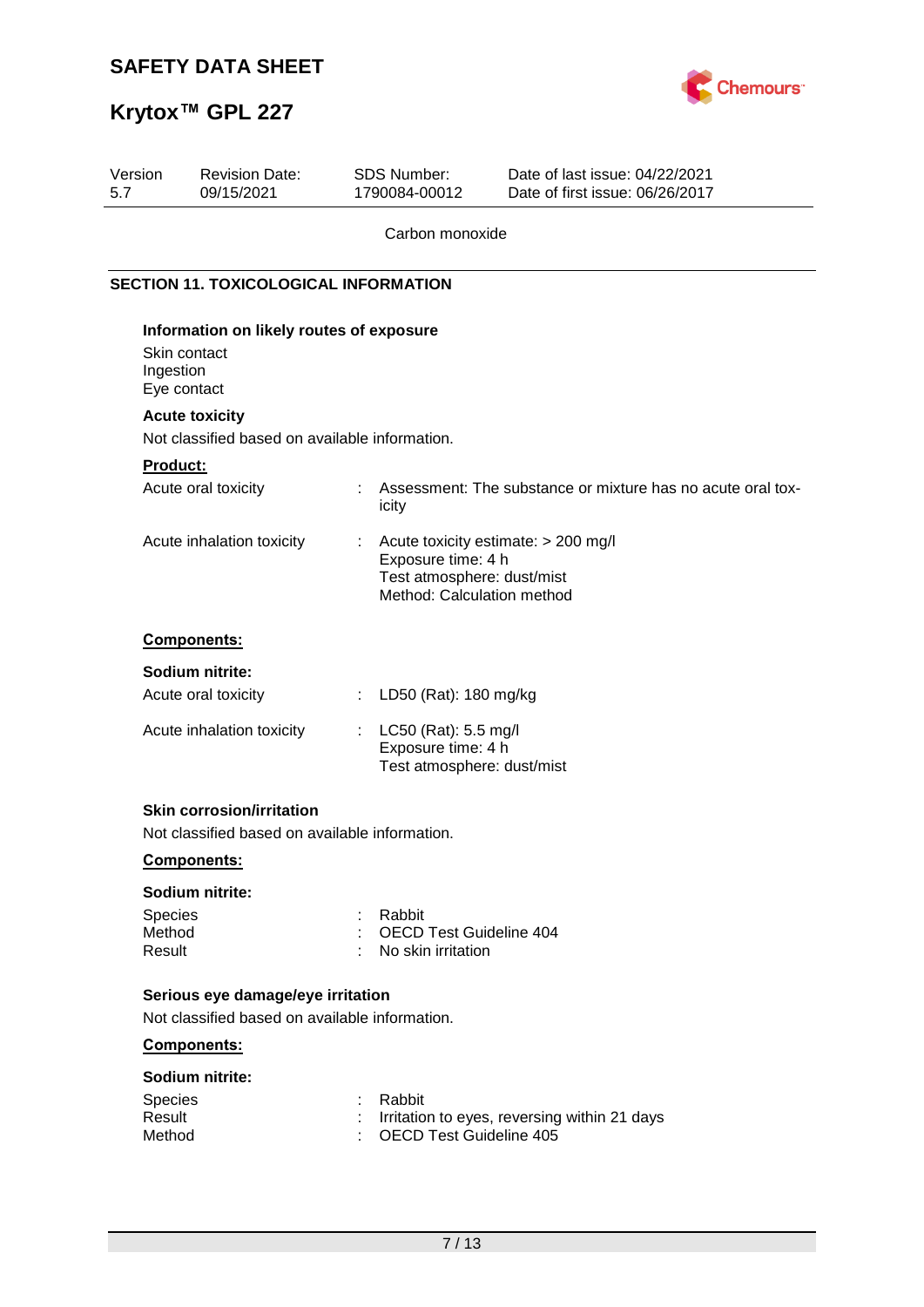

| Version<br>5.7                                                           | 09/15/2021                                                                         | <b>Revision Date:</b>                          | <b>SDS Number:</b><br>1790084-00012 |                                                          | Date of last issue: 04/22/2021<br>Date of first issue: 06/26/2017                                                                           |  |  |  |  |
|--------------------------------------------------------------------------|------------------------------------------------------------------------------------|------------------------------------------------|-------------------------------------|----------------------------------------------------------|---------------------------------------------------------------------------------------------------------------------------------------------|--|--|--|--|
|                                                                          | Respiratory or skin sensitization                                                  |                                                |                                     |                                                          |                                                                                                                                             |  |  |  |  |
|                                                                          | <b>Skin sensitization</b>                                                          | Not classified based on available information. |                                     |                                                          |                                                                                                                                             |  |  |  |  |
|                                                                          | <b>Respiratory sensitization</b><br>Not classified based on available information. |                                                |                                     |                                                          |                                                                                                                                             |  |  |  |  |
| Germ cell mutagenicity<br>Not classified based on available information. |                                                                                    |                                                |                                     |                                                          |                                                                                                                                             |  |  |  |  |
|                                                                          | Components:                                                                        |                                                |                                     |                                                          |                                                                                                                                             |  |  |  |  |
|                                                                          | Sodium nitrite:                                                                    |                                                |                                     |                                                          |                                                                                                                                             |  |  |  |  |
|                                                                          | Genotoxicity in vitro                                                              |                                                | $\mathbb{Z}^{\mathbb{Z}}$           | Result: positive                                         | Test Type: Bacterial reverse mutation assay (AMES)                                                                                          |  |  |  |  |
|                                                                          |                                                                                    |                                                |                                     | Result: positive                                         | Test Type: In vitro mammalian cell gene mutation test                                                                                       |  |  |  |  |
|                                                                          | Genotoxicity in vivo                                                               |                                                |                                     | cytogenetic assay)<br>Species: Mouse<br>Result: negative | Test Type: Mammalian erythrocyte micronucleus test (in vivo<br>Application Route: Intraperitoneal injection                                 |  |  |  |  |
|                                                                          |                                                                                    |                                                |                                     | cytogenetic assay)<br>Species: Rat<br>Result: negative   | Test Type: Mammalian erythrocyte micronucleus test (in vivo<br>Application Route: Intraperitoneal injection                                 |  |  |  |  |
|                                                                          | Carcinogenicity                                                                    | Not classified based on available information. |                                     |                                                          |                                                                                                                                             |  |  |  |  |
|                                                                          | <b>Components:</b>                                                                 |                                                |                                     |                                                          |                                                                                                                                             |  |  |  |  |
|                                                                          | Sodium nitrite:                                                                    |                                                |                                     |                                                          |                                                                                                                                             |  |  |  |  |
| Result                                                                   | Species<br><b>Application Route</b><br>Exposure time                               |                                                |                                     | Rat<br>Ingestion<br>2 Years<br>negative                  |                                                                                                                                             |  |  |  |  |
|                                                                          | <b>IARC</b><br>Sodium nitrite                                                      |                                                |                                     | Group 2A: Probably carcinogenic to humans                | 7632-00-0<br>(nitrite (ingested) under conditions that result in endogenous nitrosation)                                                    |  |  |  |  |
| <b>OSHA</b>                                                              |                                                                                    |                                                |                                     | on OSHA's list of regulated carcinogens.                 | No component of this product present at levels greater than or equal to 0.1% is                                                             |  |  |  |  |
| <b>NTP</b>                                                               |                                                                                    |                                                |                                     |                                                          | No ingredient of this product present at levels greater than or equal to 0.1% is<br>identified as a known or anticipated carcinogen by NTP. |  |  |  |  |
|                                                                          |                                                                                    |                                                |                                     |                                                          |                                                                                                                                             |  |  |  |  |

# **Reproductive toxicity**

Not classified based on available information.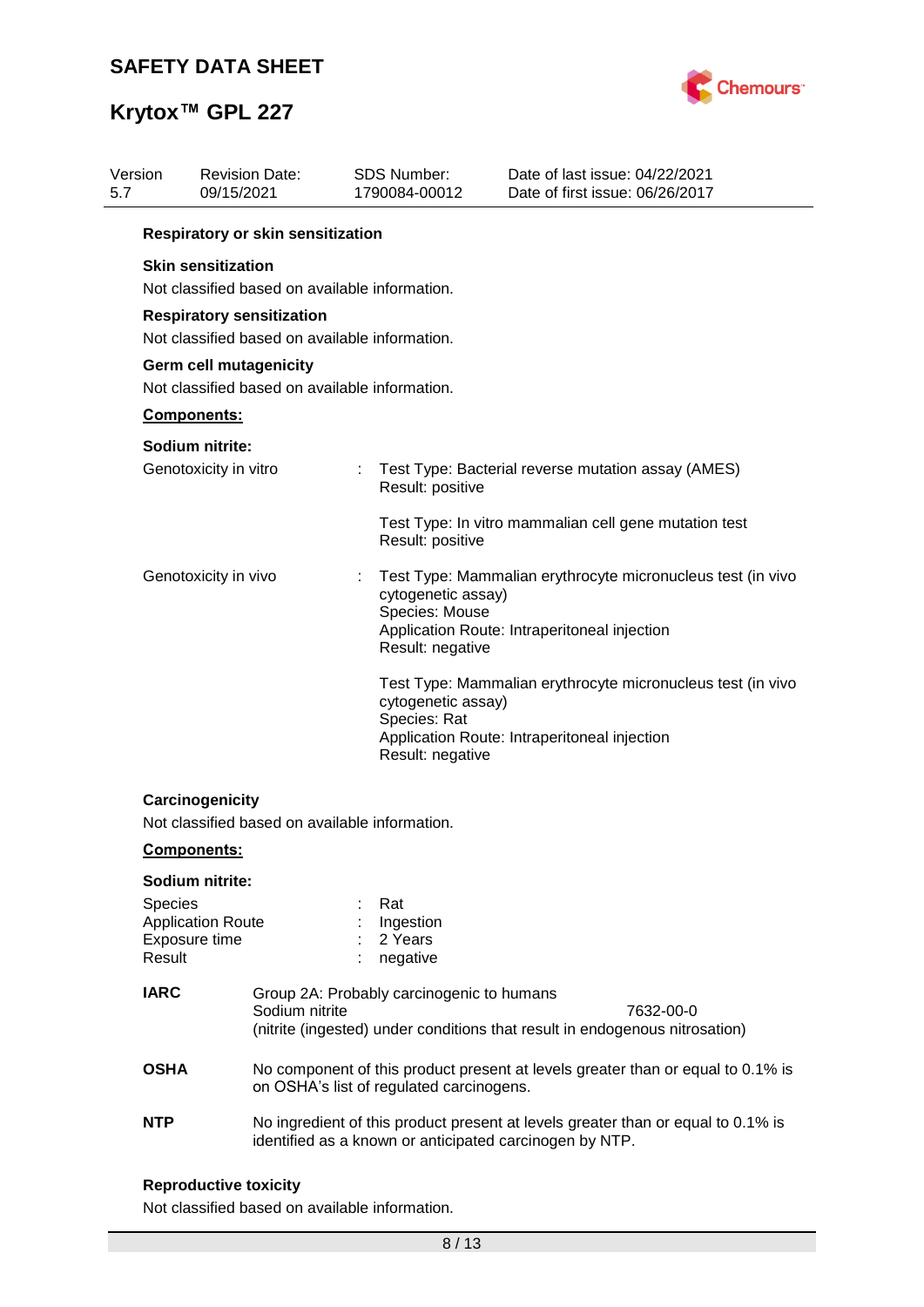

| Version<br>5.7 | <b>Revision Date:</b><br>09/15/2021                                             | <b>SDS Number:</b><br>1790084-00012                                | Date of last issue: 04/22/2021<br>Date of first issue: 06/26/2017 |
|----------------|---------------------------------------------------------------------------------|--------------------------------------------------------------------|-------------------------------------------------------------------|
|                | Components:                                                                     |                                                                    |                                                                   |
|                | Sodium nitrite:                                                                 |                                                                    |                                                                   |
|                | Effects on fertility                                                            | Species: Mouse<br>Application Route: Ingestion<br>Result: negative | Test Type: Two-generation reproduction toxicity study             |
|                | Effects on fetal development                                                    | Species: Rat<br>Application Route: Ingestion<br>Result: negative   | Test Type: Embryo-fetal development                               |
|                | <b>STOT-single exposure</b><br>Not classified based on available information.   |                                                                    |                                                                   |
|                |                                                                                 |                                                                    |                                                                   |
|                | <b>STOT-repeated exposure</b><br>Not classified based on available information. |                                                                    |                                                                   |
|                | <b>Repeated dose toxicity</b>                                                   |                                                                    |                                                                   |
|                | Components:                                                                     |                                                                    |                                                                   |
|                | Sodium nitrite:                                                                 |                                                                    |                                                                   |
| <b>Species</b> |                                                                                 | Rat                                                                |                                                                   |
| <b>NOAEL</b>   |                                                                                 | 10 mg/kg<br>Ingestion                                              |                                                                   |
|                | <b>Application Route</b><br>Exposure time                                       | 2y                                                                 |                                                                   |
|                | <b>Aspiration toxicity</b><br>Not classified based on available information.    |                                                                    |                                                                   |
|                | <b>SECTION 12. ECOLOGICAL INFORMATION</b>                                       |                                                                    |                                                                   |
|                |                                                                                 |                                                                    |                                                                   |
|                | <b>Ecotoxicity</b>                                                              |                                                                    |                                                                   |
|                | Components:                                                                     |                                                                    |                                                                   |
|                | Sodium nitrite:                                                                 |                                                                    |                                                                   |
|                | Toxicity to fish                                                                | Exposure time: 96 h                                                | LC50 (Oncorhynchus mykiss (rainbow trout)): 0.54 mg/l             |
|                | Toxicity to daphnia and other :                                                 |                                                                    | EC50 (Daphnia magna (Water flea)): 15.4 mg/l                      |
|                | aquatic invertebrates                                                           | Exposure time: 48 h<br>Method: OECD Test Guideline 202             |                                                                   |
| plants         | Toxicity to algae/aquatic                                                       | 100 mg/l<br>Exposure time: 72 h<br>Method: OECD Test Guideline 201 | EC50 (Scenedesmus capricornutum (fresh water algae)): >           |
|                |                                                                                 | mg/l<br>Exposure time: 72 h                                        | NOEC (Scenedesmus capricornutum (fresh water algae)): 100         |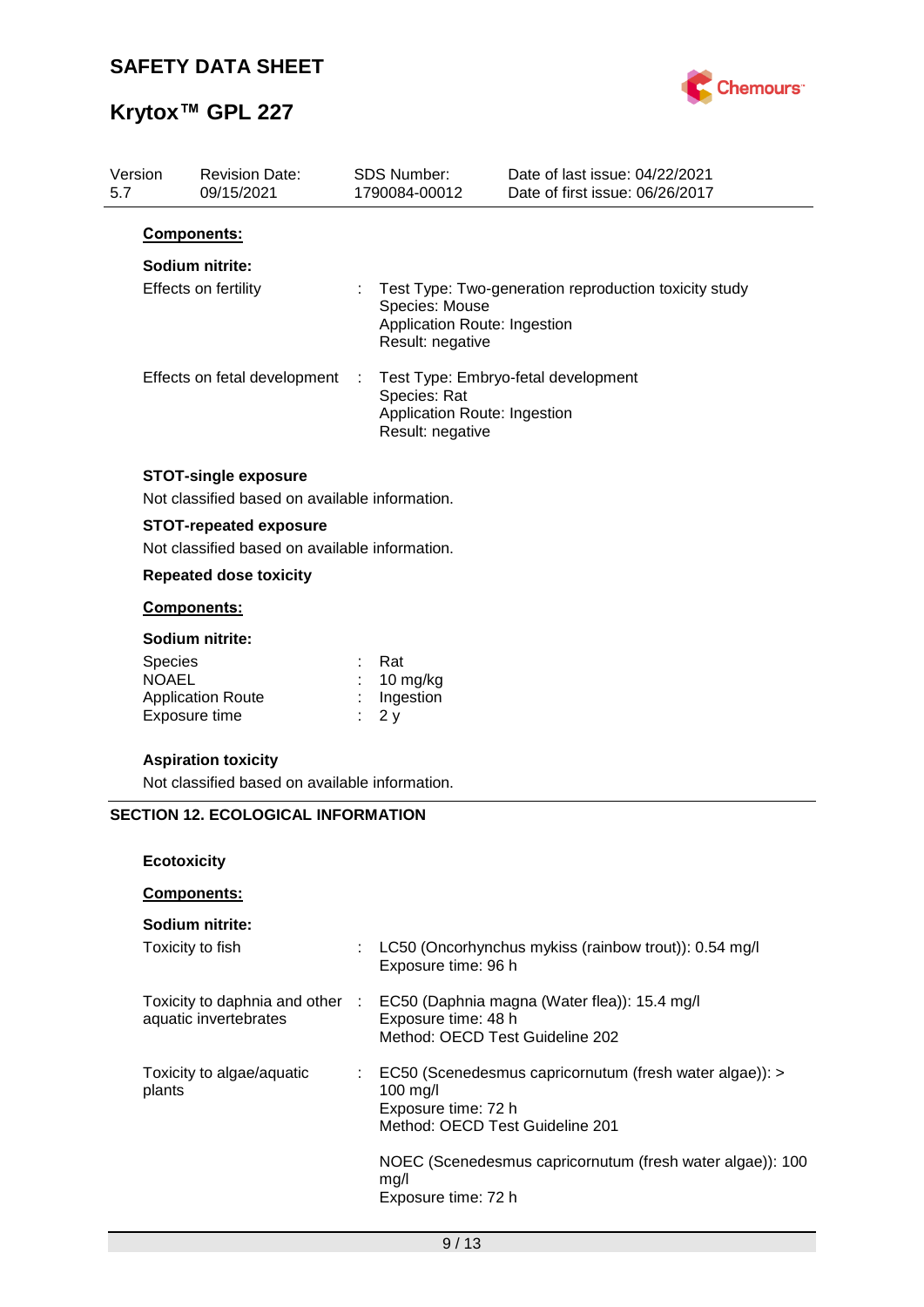



| Version<br>5.7 |              | <b>Revision Date:</b><br>09/15/2021                              |                             | <b>SDS Number:</b><br>1790084-00012                     | Date of last issue: 04/22/2021<br>Date of first issue: 06/26/2017 |
|----------------|--------------|------------------------------------------------------------------|-----------------------------|---------------------------------------------------------|-------------------------------------------------------------------|
|                |              |                                                                  |                             | Method: OECD Test Guideline 201                         |                                                                   |
|                | icity)       | Toxicity to fish (Chronic tox-                                   |                             | Exposure time: 30 d<br>Method: OECD Test Guideline 210  | NOEC (Cyprinus carpio (Carp)): 21 mg/l                            |
|                | ic toxicity) | Toxicity to daphnia and other :<br>aquatic invertebrates (Chron- |                             | NOEC (Penaeid Shrimp): 9.86 mg/l<br>Exposure time: 80 d |                                                                   |
|                |              | Toxicity to microorganisms                                       | $\mathcal{L}^{\mathcal{L}}$ | EC50: 281 mg/l<br>Exposure time: 48 h                   |                                                                   |
|                |              | <b>Persistence and degradability</b><br>No data available        |                             |                                                         |                                                                   |
|                |              | <b>Bioaccumulative potential</b><br>No data available            |                             |                                                         |                                                                   |
|                |              | <b>Mobility in soil</b>                                          |                             |                                                         |                                                                   |
|                |              | No data available                                                |                             |                                                         |                                                                   |
|                |              | Other adverse effects                                            |                             |                                                         |                                                                   |
|                |              | No data available                                                |                             |                                                         |                                                                   |
|                |              | <b>SECTION 13. DISPOSAL CONSIDERATIONS</b>                       |                             |                                                         |                                                                   |

| <b>Disposal methods</b><br>Waste from residues | Dispose of in accordance with local regulations.                                                                                                               |
|------------------------------------------------|----------------------------------------------------------------------------------------------------------------------------------------------------------------|
| Contaminated packaging                         | Empty containers should be taken to an approved waste<br>handling site for recycling or disposal.<br>If not otherwise specified: Dispose of as unused product. |

## **SECTION 14. TRANSPORT INFORMATION**

### **International Regulations**

### **UNRTDG**

Not regulated as a dangerous good

**IATA-DGR** Not regulated as a dangerous good

### **IMDG-Code**

Not regulated as a dangerous good

### **Transport in bulk according to Annex II of MARPOL 73/78 and the IBC Code**

Not applicable for product as supplied.

### **Domestic regulation**

## **49 CFR**

| UN/ID/NA number      | $\pm$ UN 3077                                      |
|----------------------|----------------------------------------------------|
| Proper shipping name | Environmentally hazardous substance, solid, n.o.s. |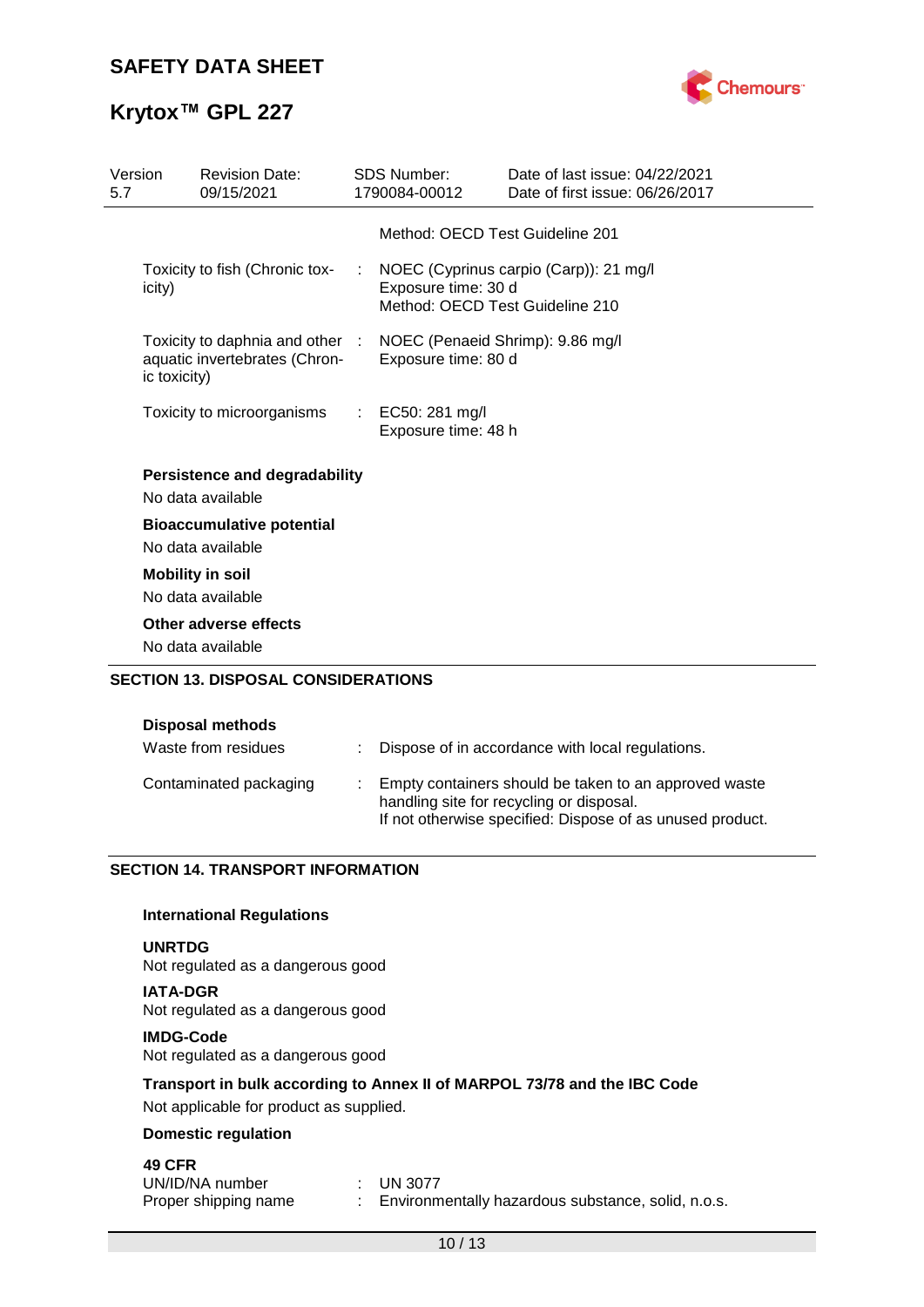

| Version                                                               | <b>Revision Date:</b> | <b>SDS Number:</b>                                 | Date of last issue: 04/22/2021                                                                                         |
|-----------------------------------------------------------------------|-----------------------|----------------------------------------------------|------------------------------------------------------------------------------------------------------------------------|
| 5.7                                                                   | 09/15/2021            | 1790084-00012                                      | Date of first issue: 06/26/2017                                                                                        |
| Class<br>Packing group<br>Labels<br><b>ERG Code</b><br><b>Remarks</b> | Marine pollutant      | (Sodium nitrite)<br>9<br>Ш<br>CLASS 9<br>171<br>no | THE ABOVE INFORMATION ONLY APPLIES TO PACKAGE<br>SIZES WHERE THE HAZARDOUS SUBSTANCE MEETS<br>THE REPORTABLE QUANTITY. |

### **Special precautions for user**

The transport classification(s) provided herein are for informational purposes only, and solely based upon the properties of the unpackaged material as it is described within this Safety Data Sheet. Transportation classifications may vary by mode of transportation, package sizes, and variations in regional or country regulations.

### **SECTION 15. REGULATORY INFORMATION**

### **CERCLA Reportable Quantity**

| Components     | CAS-No.   |       | Component RQ   Calculated product RQ |
|----------------|-----------|-------|--------------------------------------|
|                |           | (lbs) | (lbs)                                |
| Sodium nitrite | 7632-00-0 | 100   | 5050                                 |

### **SARA 304 Extremely Hazardous Substances Reportable Quantity**

This material does not contain any components with a section 304 EHS RQ.

### **SARA 302 Extremely Hazardous Substances Threshold Planning Quantity**

This material does not contain any components with a section 302 EHS TPQ.

| SARA 311/312 Hazards | : No SARA Hazards |                                                                                                             |              |
|----------------------|-------------------|-------------------------------------------------------------------------------------------------------------|--------------|
| <b>SARA 313</b>      |                   | : The following components are subject to reporting levels es-<br>tablished by SARA Title III, Section 313: |              |
|                      | Sodium nitrite    | 7632-00-0                                                                                                   | $>= 1 - 5\%$ |

### **US State Regulations**

#### **Pennsylvania Right To Know**

| Trade secret |
|--------------|
| Trade secret |
| 7632-00-0    |
|              |

### **California Prop. 65**

WARNING: This product can expose you to chemicals including Pentadecafluorooctanoic acid, which is/are known to the State of California to cause birth defects or other reproductive harm. For more information go to www.P65Warnings.ca.gov. Note to User: This product is not made with PFOA nor is PFOA intentionally present in the product; however, it is possible that PFOA may be present as an impurity at background (environmental) levels.

### **California List of Hazardous Substances**

Sodium nitrite 7632-00-0

### **Additional regulatory information**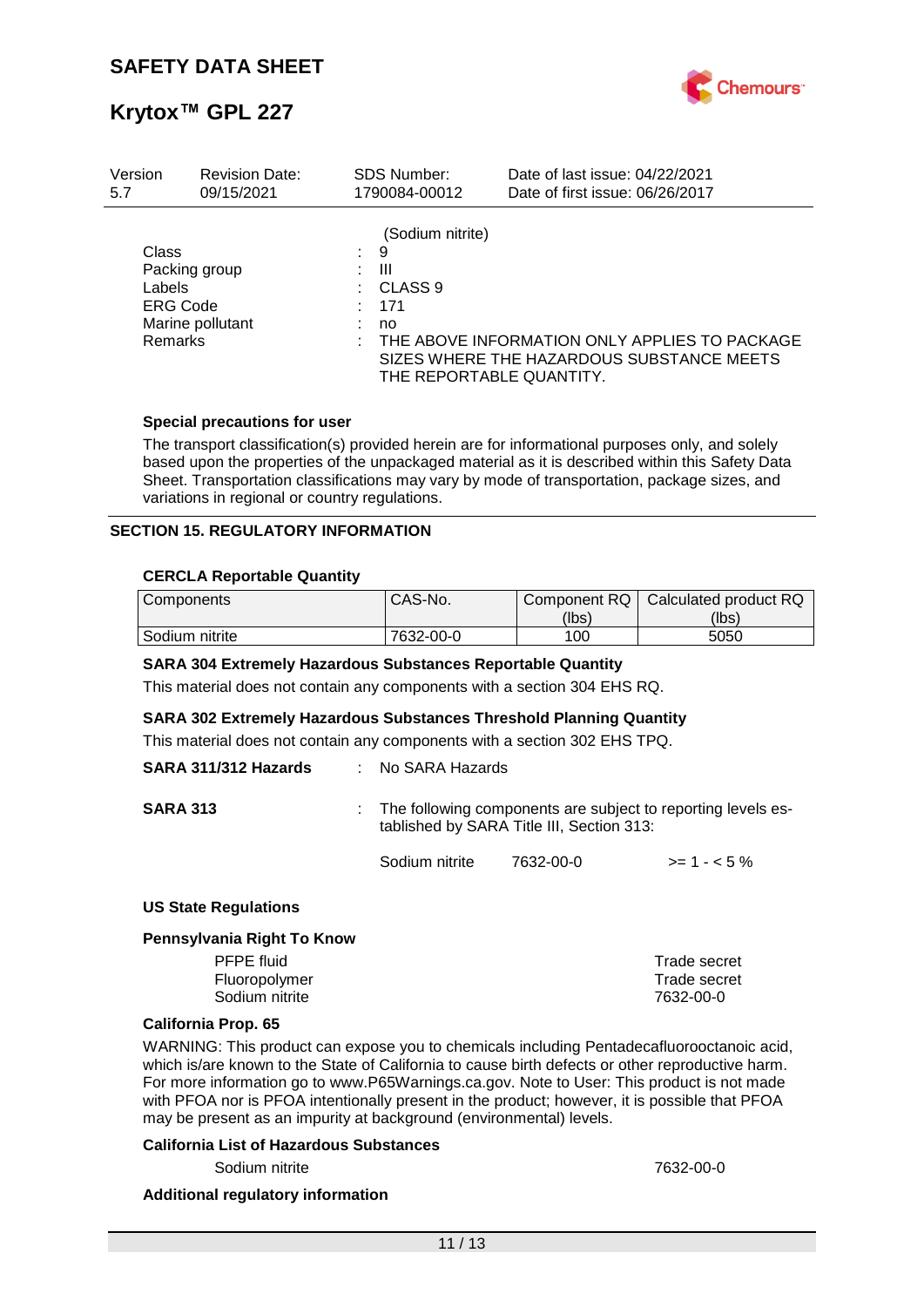

# **Krytox™ GPL 227**

| Version | <b>Revision Date:</b> | SDS Number:   | Date of last issue: 04/22/2021  |  |
|---------|-----------------------|---------------|---------------------------------|--|
| 5.7     | 09/15/2021            | 1790084-00012 | Date of first issue: 06/26/2017 |  |
|         |                       |               |                                 |  |

Sodium nitrite 7632-00-0

The United States Environmental Protection Agency (USEPA) has established a Significant New Use Rule (SNUR) for one of the components in this product.

See 40 CFR § 721.4740

## **SECTION 16. OTHER INFORMATION**





Krytox™ and any associated logos are trademarks or copyrights of The Chemours Company FC, LLC.

Chemours™ and the Chemours Logo are trademarks of The Chemours Company. Before use read Chemours safety information.

For further information contact the local Chemours office or nominated distributors.

| ACGIH                                             | : USA. ACGIH Threshold Limit Values (TLV)                                                                      |
|---------------------------------------------------|----------------------------------------------------------------------------------------------------------------|
| <b>NIOSH REL</b>                                  | : USA. NIOSH Recommended Exposure Limits                                                                       |
| OSHA Z-1                                          | : USA. Occupational Exposure Limits (OSHA) - Table Z-1 Lim-<br>its for Air Contaminants                        |
| OSHA Z-2                                          | : USA. Occupational Exposure Limits (OSHA) - Table Z-2                                                         |
| ACGIH / TWA                                       | : 8-hour, time-weighted average                                                                                |
| <b>ACGIH / STEL</b>                               | : Short-term exposure limit                                                                                    |
| ACGIH / C                                         | $\therefore$ Ceiling limit                                                                                     |
| NIOSH REL / TWA                                   | : Time-weighted average concentration for up to a 10-hour<br>workday during a 40-hour workweek                 |
| NIOSH REL / ST                                    | : STEL - 15-minute TWA exposure that should not be exceeded<br>at any time during a workday                    |
| NIOSH REL / C<br>OSHA Z-1 / TWA<br>OSHA Z-2 / TWA | : Ceiling value not be exceeded at any time.<br>: 8-hour time weighted average<br>8-hour time weighted average |